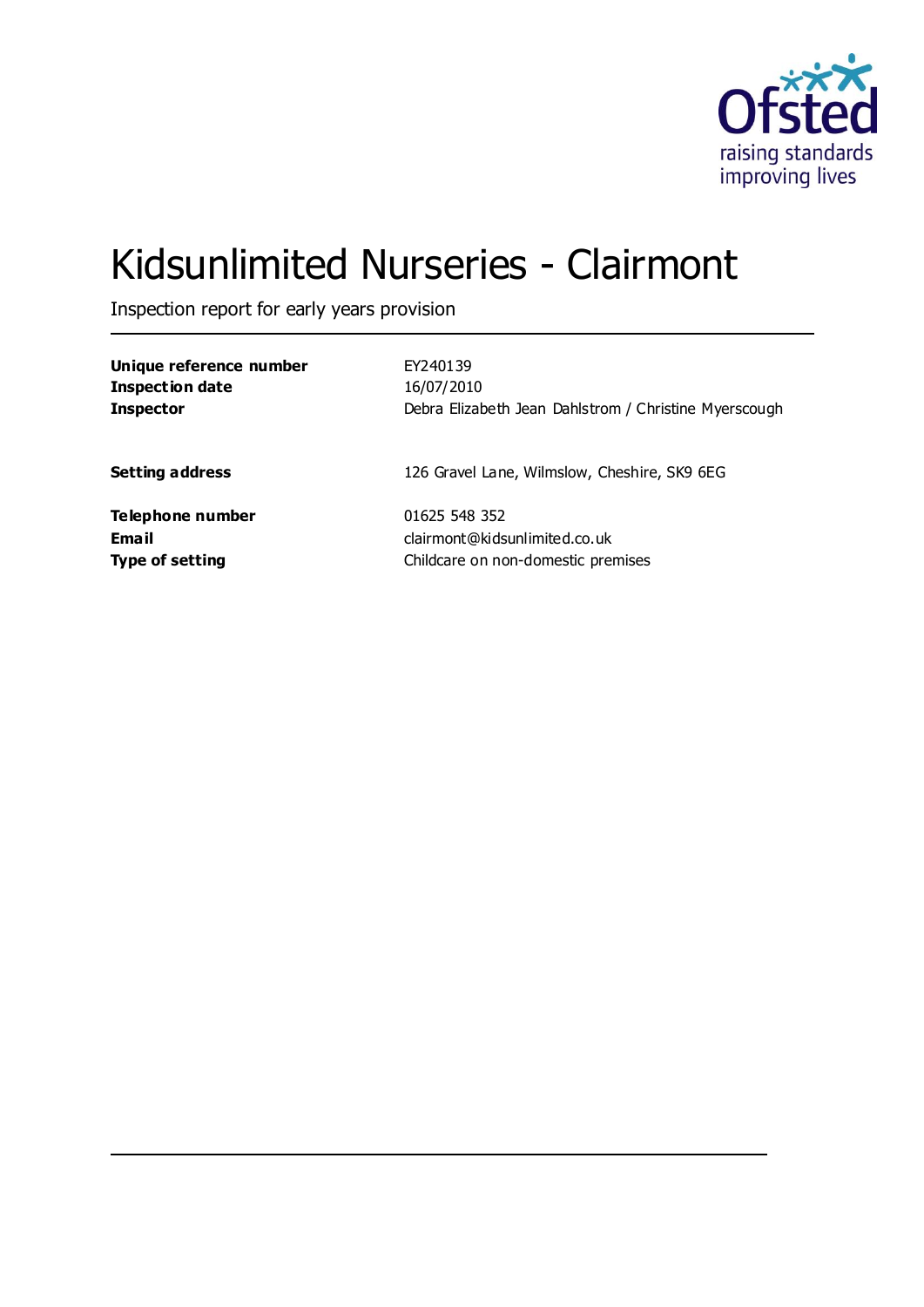The Office for Standards in Education, Children's Services and Skills (Ofsted) regulates and inspects to achieve excellence in the care of children and young people, and in education and skills for learners of all ages. It regulates and inspects childcare and children's social care, and inspects the Children and Family Court Advisory Support Service (Cafcass), schools, colleges, initial teacher training, work-based learning and skills training, adult and community learning, and education and training in prisons and other secure establishments. It assesses council children's services, and inspects services for looked after children, safeguarding and child protection.

If you would like a copy of this document in a different format, such as large print or Braille, please telephone 0300 123 1231, or email enquiries@ofsted.gov.uk.

You may copy all or parts of this document for non-commercial educational purposes, as long as you give details of the source and date of publication and do not alter the information in any way.

Royal Exchange Buildings St Ann's Square Manchester M2 7LA

T: 0300 123 1231 Textphone: 0161 618 8524 E: enquiries@ofsted.gov.uk W: [www.ofsted.gov.uk](http://www.ofsted.gov.uk/)

© Crown copyright 2010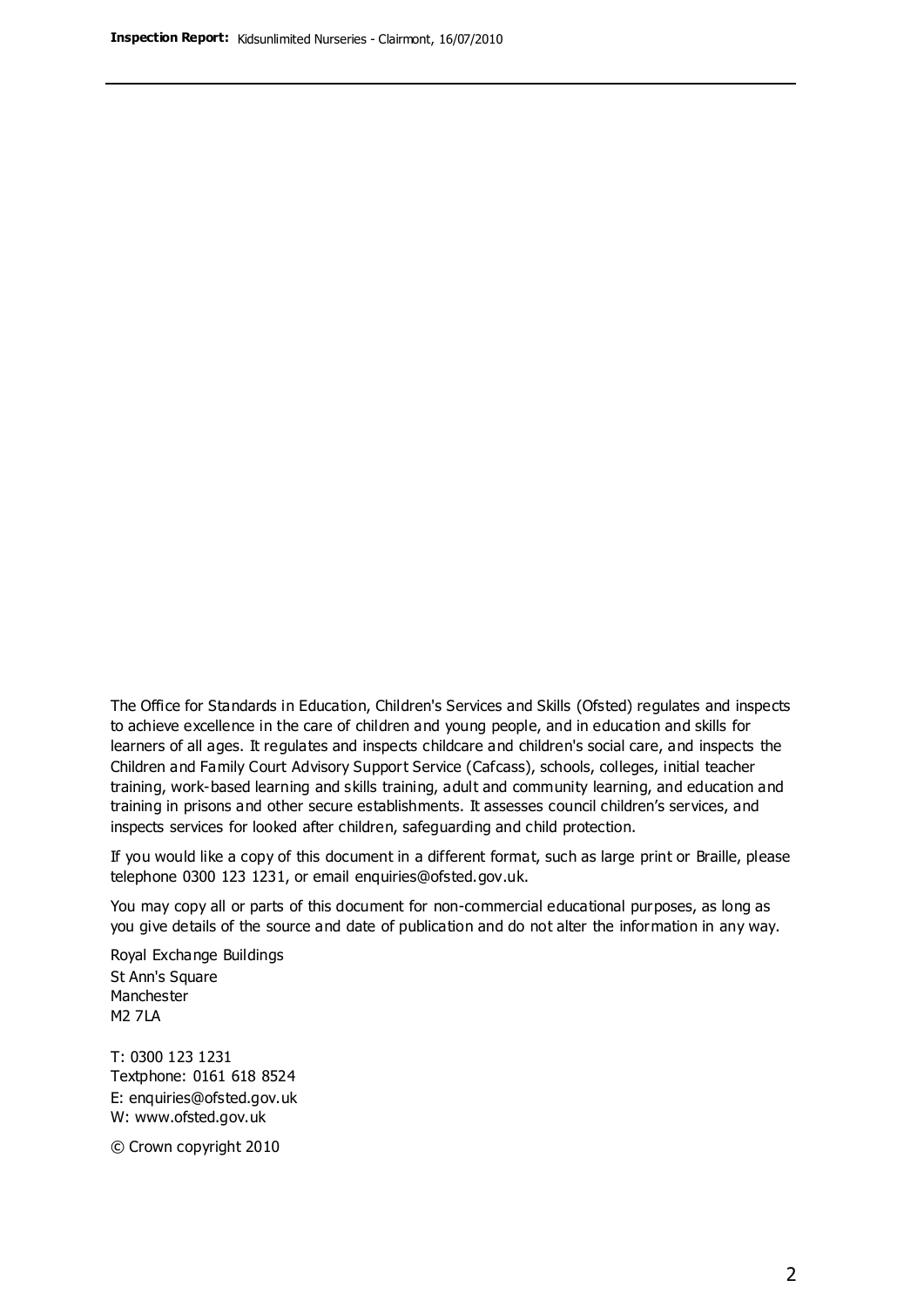## **Introduction**

This inspection was carried out by Ofsted under Sections 49 and 50 of the Childcare Act 2006 on the quality and standards of the registered early years provision. 'Early years provision' refers to provision regulated by Ofsted for children from birth to 31 August following their fifth birthday (the early years age group). The registered person must ensure that this provision complies with the statutory framework for children's learning, development and welfare, known as the *Early* Years Foundation Stage.

The provider must provide a copy of this report to all parents with children at the setting where reasonably practicable. The provider must provide a copy of the report to any other person who asks for one, but may charge a fee for this service (The Childcare (Inspection) Regulations 2008 regulations 9 and 10).

Please see our website for more information about each childcare provider. We publish inspection reports, conditions of registration and details of complaints we receive where we or the provider take action to meet the requirements of registration.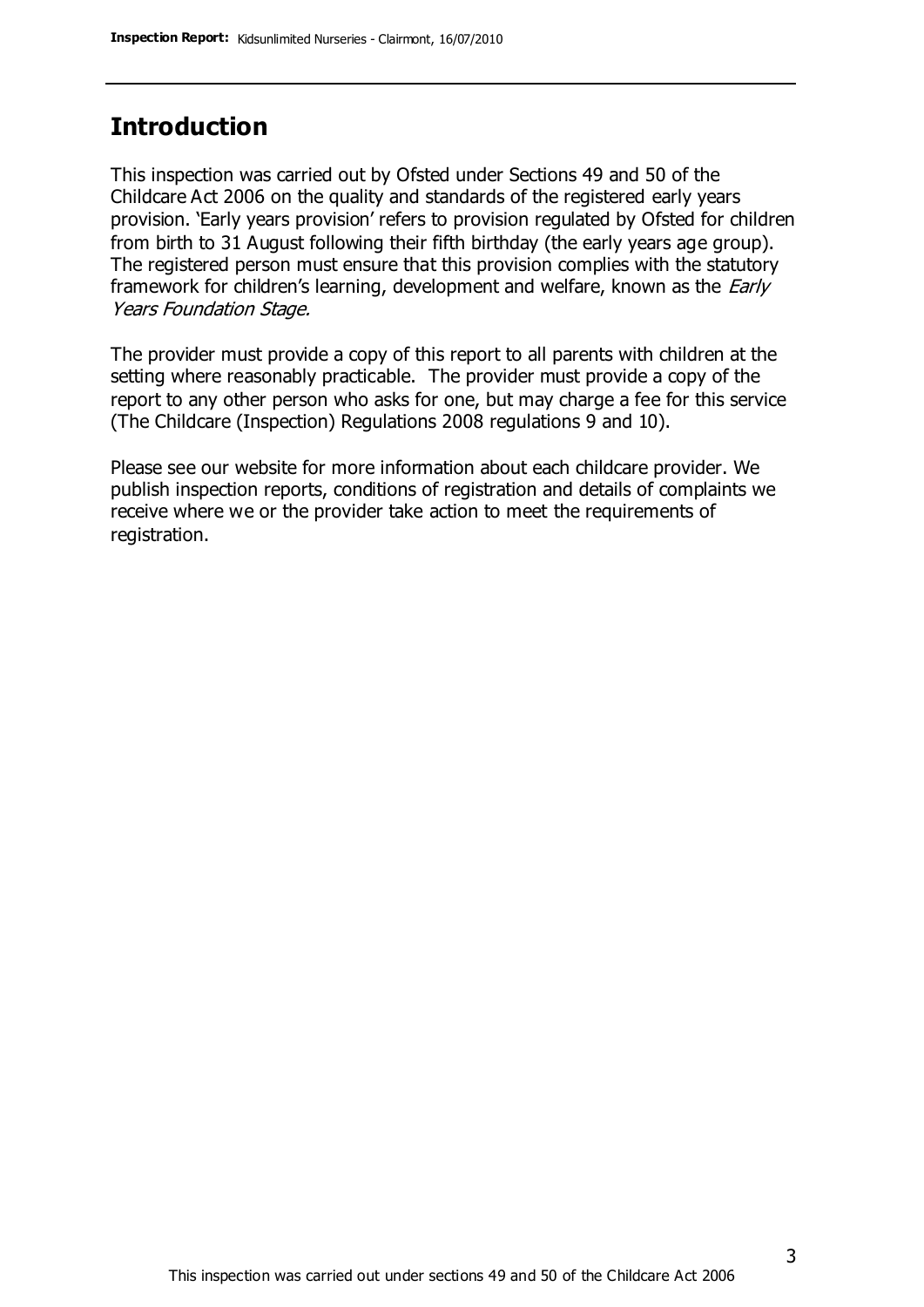## **Description of the setting**

Clairmont House, Kidsunlimited Day Nursery in Wilmslow, Cheshire was registered in 1983 and is part of a large nursery chain run by Kidsunlimited. It operates from five rooms in a two storey house and a separate single storey building on the same site has three rooms.

The nursery is registered on the Early Years Register to care for a maximum of 96 children. There are currently 122 children from birth to five years old on roll. The setting receives funding for nursery education. Children with special educational needs and/or disabilities attend the nursery, as do children who speak English as an additional language.

The nursery operates five days a week, throughout the year, except for bank holidays. The setting is open from 7.30am to 6pm. There are a total of 38 staff, of which 32 work directly with the children. There are five staff who hold qualifications at level 6 and a further two members of staff are working towards level 5. There is one staff member who has a level 4 qualification. There are 14 staff who hold a level 3 qualification and three staff at level 2. A further three staff are working towards their qualifications for level 3 and three staff for level 2. The setting receives support from the local authority.

#### **The overall effectiveness of the early years provision**

Overall the quality of the provision is good.

The setting values the unique needs of every child and effectively promotes their welfare. A skilled and very effective management team and an enthusiastic and knowledgeable staff group, supports each child to make good progress in their learning and development. Leadership and management is very strong with outstanding aspects in driving improvement, deploying resources and partnerships with other settings. Partnerships with parents are effective and the setting is committed to encouraging parents to contribute to the ongoing observations of their child's learning.

## **What steps need to be taken to improve provision further?**

To further improve the early years provision the registered person should:

- develop systems further to ensure frequent assessments are undertaken of children's learning
- build on existing good partnerships by further encouraging parents to contribute to the ongoing observations of their children's learning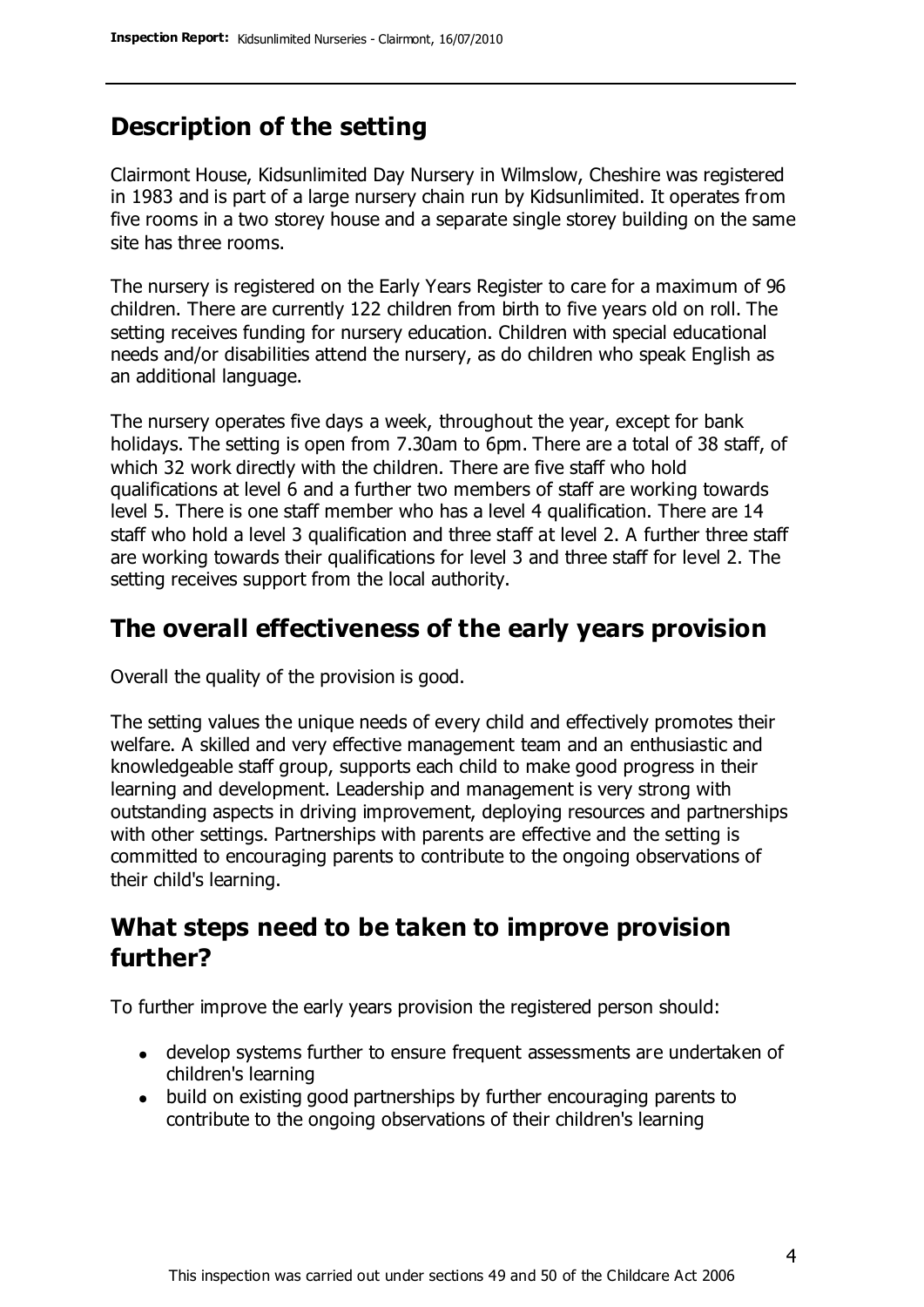## **The effectiveness of leadership and management of the early years provision**

Children are safeguarded well, as there are robust arrangements in place to protect them. Recruitment and vetting of staff is thorough to ensure only suitable persons are appointed. In-house training for all staff keeps them up-to-date about the possible signs of abuse and of the procedures to follow, if child protection concerns arise. Designated persons responsible for safeguarding are well qualified for the role and regularly review relevant policies and procedures, in order to keep children safe. Risk assessments are comprehensive, as staff ensure the environment children are cared for and educated in is safe and supportive. Fire evacuation drills are carried out monthly and children are helped to learn to be safety conscious without being fearful. Therefore, they show a strong understanding of how to keep themselves safe and move confidently around the setting.

The leadership and management of the setting is highly effective overall with a number of exemplary aspects. The management team are reflective in their practice and are exceptionally successful in inspiring staff in working towards and sustaining ambitious targets. Despite a number of staff changes to the team, morale remains high, as extensive monitoring has resulted in well targeted action plans for every room. The inclusive environment is exciting and stimulating, as it constantly evolves to meet children's differing needs. Recommendations raised at the last inspection have been met well. For example, a change to the environment in the toilet areas promotes children's privacy and dignity. The effectiveness by which the setting deploys its resources is outstanding. Good outcomes for children are clearly attributed to the excellent use of high quality resources and play materials and the effective use of key workers, to support children's learning and development.

The setting takes a lead role in establishing a highly effective working relationship with a total of seven primary schools. The recent conversion of a pre-school room into a reception classroom, for example, Clairmont Primary, illustrates the strong commitment to work in partnership with local primary schools for the benefit of the older children. Also on display in the classroom is an array of school uniforms from all the feeder schools for children to try on with a selection of book bags to use. Numerous photographs of their reception class teachers and of their new classrooms are prominently displayed for children to frequently refer to. This ensures every child receives a very smooth transition and they are helped to feel totally at ease. Parents are particularly impressed with these recent introductions to assist their children, and they have taken away lots of information and photographs of the schools to ensure they are well-informed. Partnerships with parents are good overall. Parents are happy with their children's progress and the service the setting provides. They are able to give feedback through regular parents' evenings and questionnaires. Staff from the very beginning value all children and liaise with parents about children's specific needs and their individual starting points in their learning. However, parents do not fully contribute to the ongoing observations of their children's learning, to fully support staff in planning for the next stages in children's development.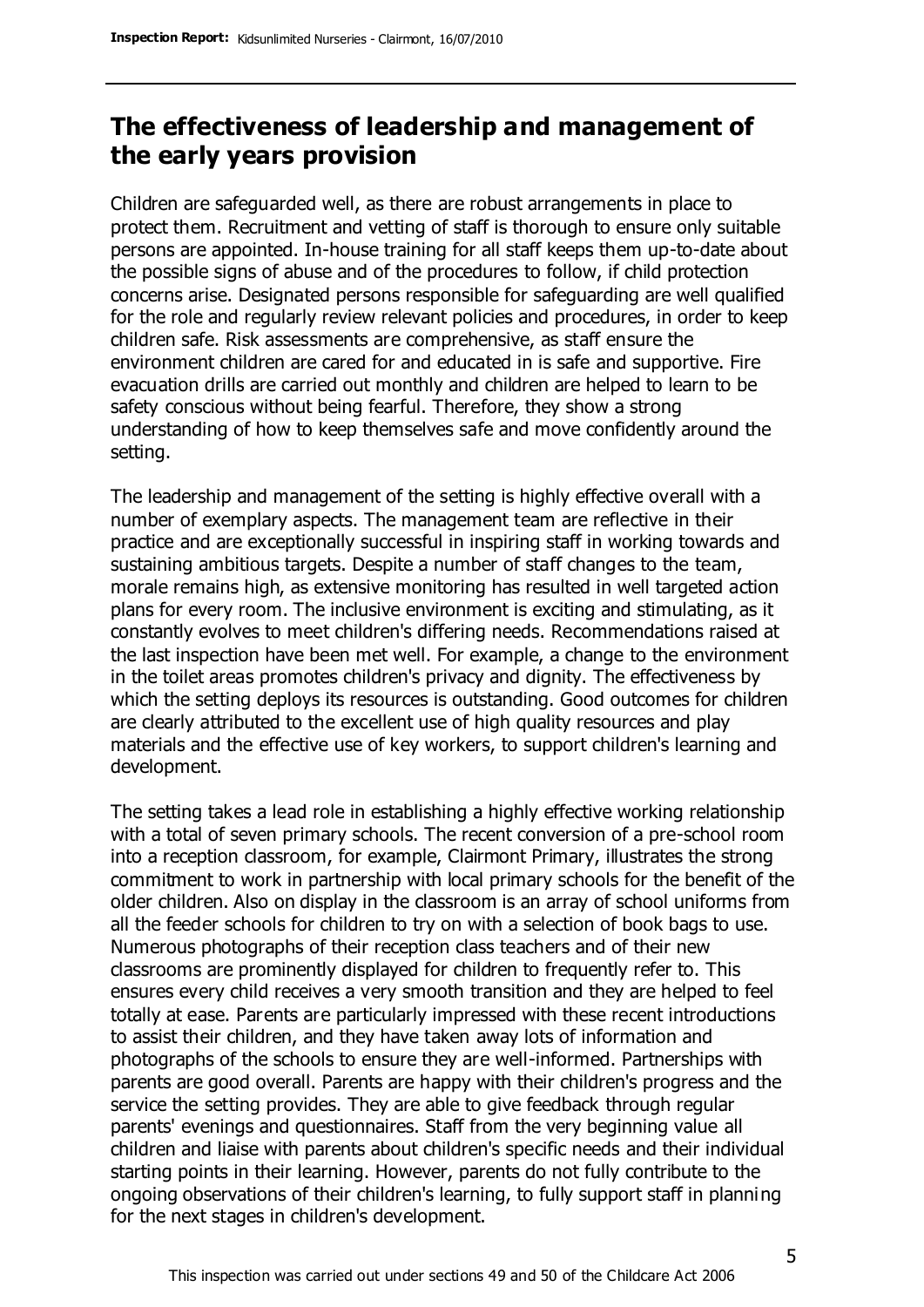## **The quality and standards of the early years provision and outcomes for children**

Children are happy and settle quickly, as they develop a strong sense of belonging within a welcoming and extremely well-resourced nursery. For example, toddlers know where their own coats and bags should go, as they place them below a recognisable picture. Staff are secure in their understanding of the Early Years Foundation Stage framework, and carefully weave this into children's activities and in the form of sensitive questioning to promote children's thinking. As a result, children make good progress in their learning and development. Staff undertake regular observations of children's learning and use this information to plan for each child's learning and development. Systems are in place to assess children's progress, although assessment is not carried out frequently enough to fully monitor children's progress towards the early learning goals. Staff quickly identify children's differing learning styles and follow their individual interests, as they plan a varied range of activities that excite and challenge them. Children with disabilities are well supported in their learning and staff work highly effectively with outside agencies to meet their individual needs.

A strong emphasis is placed upon supporting children's language and communication skills. Simple baby sign is used effectively with very young children and is supported by other staff, as children move into the toddler groupings. Linguistic diversity is also valued, as families who speak English as an additional language are encouraged to share basic words in a child's home language. Markmaking is promoted well throughout the setting, as children make good use of their 'writing to go' boxes, full of assorted writing materials to promote literacy skills.

Children love to be active in their learning. Outdoors, children learn about the wider world and how to care for their environment. They take part in the 'Gardening Club' and tend to the vegetable pots, as they learn where some foods come from. Counting the bean pods or estimating the height of the plants, extends children's understanding of early mathematical skills. Children turn on the taps from the water barrel, having collected rainwater and fill up their watering cans to water their plants. Access to a range of different gardening tools, such as rakes and trowels helps children to usefully gather fallen soil, as they tidy the area together.

Children are cared for in a clean and well maintained environment, where a strong emphasis is placed upon children's health and well-being. Positive messages are carefully woven into activities by staff to promote healthy lifestyles. Physical play outdoors, enables children to race around and pre-school children develop balance and coordination in negotiating a simple obstacle course safely. Indoors, children enjoy basic yoga and baby massage as a means of developing physical strength and improving control over their own bodies. Healthy food options are encouraged, as children make choices from a broad range of freshly prepared meals and snacks. Staff promote the importance of breakfast as the first meal of the day and are creative in introducing different foods in meaningful ways to children. For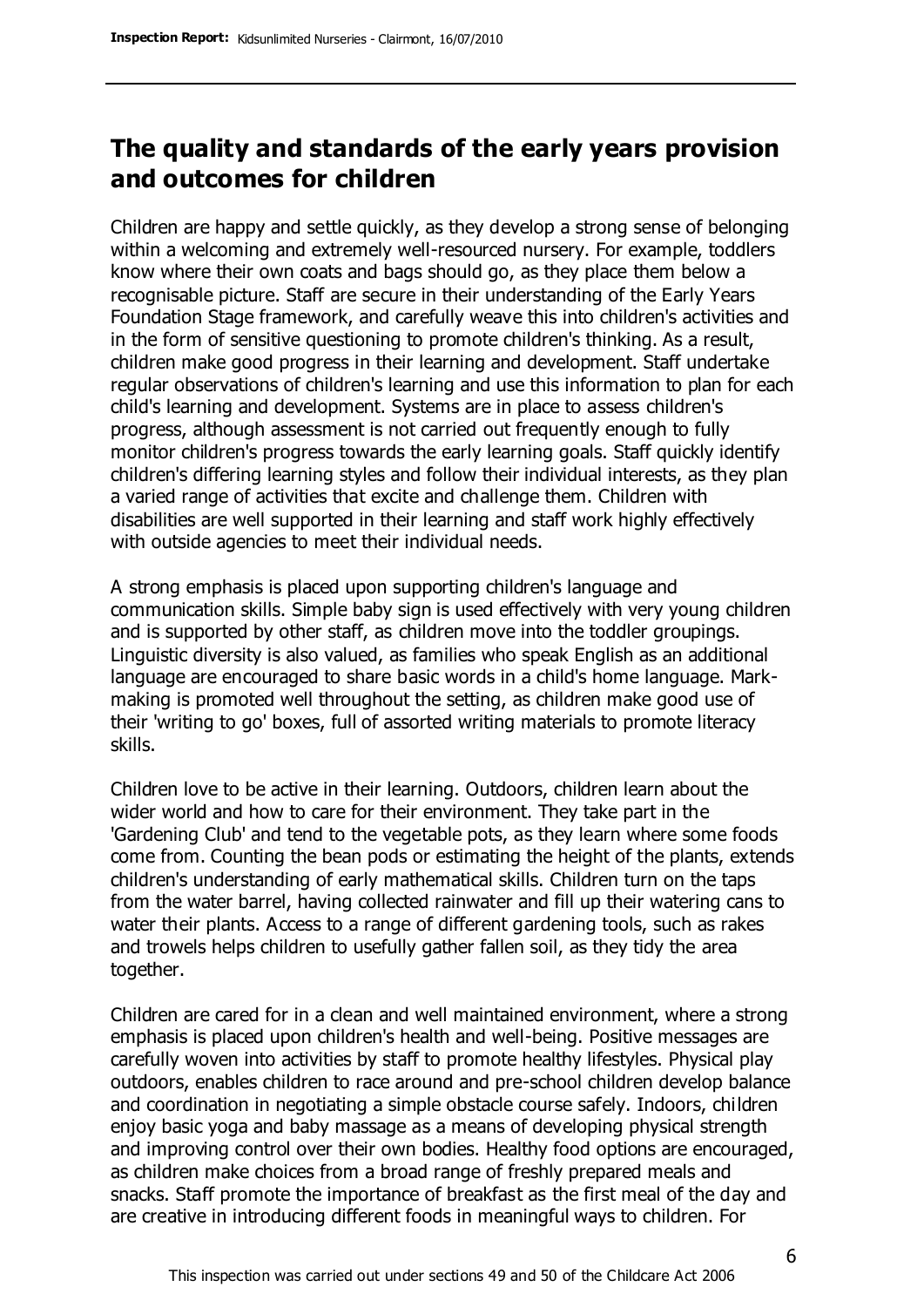example, a weekly breakfast club for pre-school children, provides food tastings of breakfast foods from across the world, such as croissants from France.